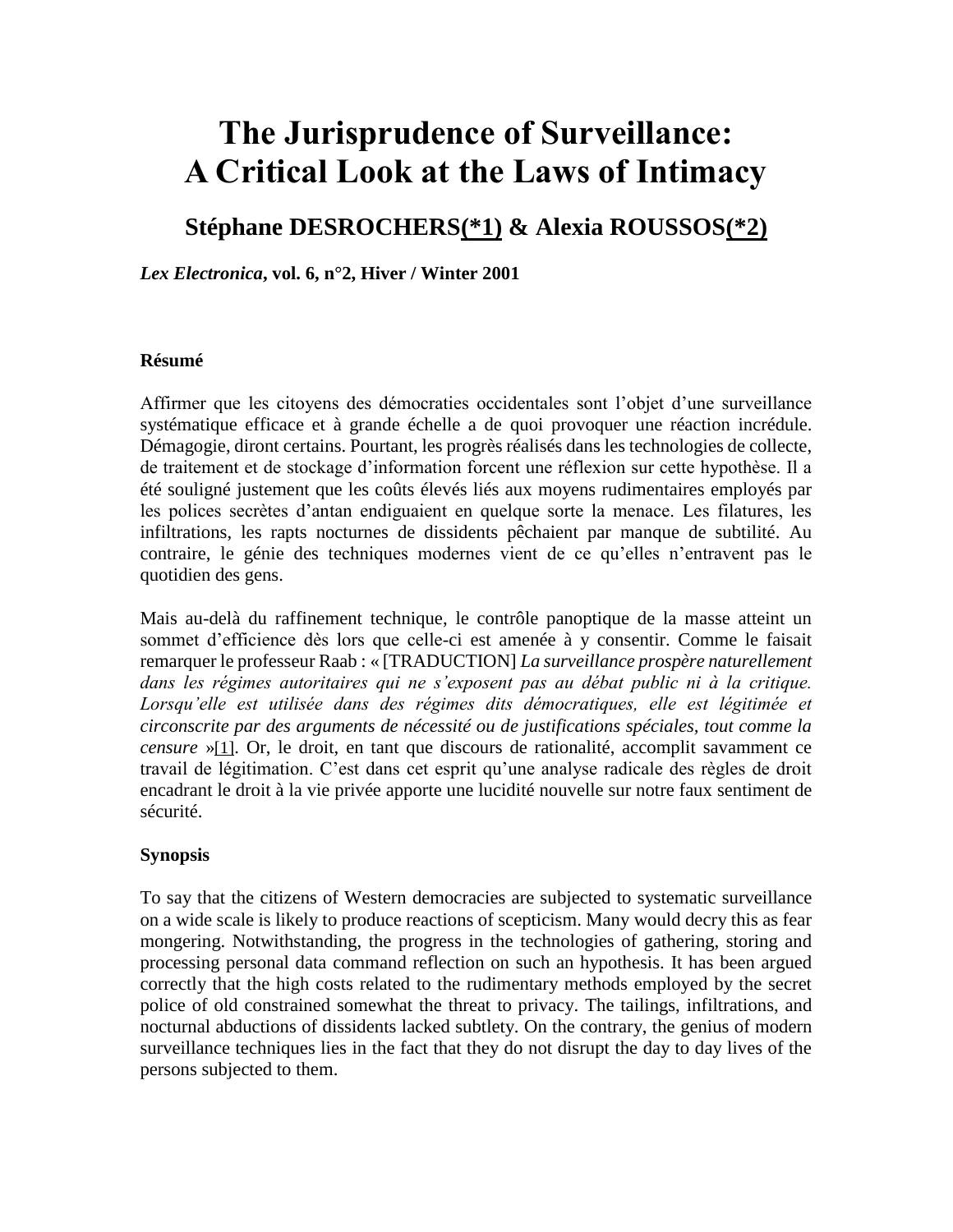Beyond the technical refinements, the panoptic control of the masses achieves maximum efficiency where the subjects can be made to consent to the surveillance. As Professor Raab has noted: "*Surveillance thrives in authoritarian regimes that are not exposed to public debate and criticism. When it is used in political systems that are called democratic, it is legitimized and restricted on grounds of necessity and special justification, as with censorship*"[\[2\]](http://www.lex-electronica.org/docs/articles_154.htm#_ftn4). As a discourse of rationality, the law skilfully accomplishes the task of justification. It is in this mindset that a radical analysis of the laws governing privacy brings a new understanding into our false sense of security.

**Table of Contents**

**[Introduction](http://www.lex-electronica.org/docs/articles_154.htm#introduction) [Critical legal theory and privacy](http://www.lex-electronica.org/docs/articles_154.htm#1) [Privacy vs. surveillance](http://www.lex-electronica.org/docs/articles_154.htm#2) [Consumer privacy](http://www.lex-electronica.org/docs/articles_154.htm#3) [Employee privacy](http://www.lex-electronica.org/docs/articles_154.htm#4) [Conclusion](http://www.lex-electronica.org/docs/articles_154.htm#conclusion)**

#### **Introduction**

1. It would seem a bold statement to say that the citizens of Western democracies today are subjected to a higher level of systematic surveillance than were the soviet citizens under Stalin's rule. However, when one considers the size of the population, the territory and the costs inherent to the rudimentary methods used by the KGB to collect, process and record information, there is reason to wonder. That was back in the stone-age of surveillance. Big Brother has gone "high-tech"[\[3\]](http://www.lex-electronica.org/docs/articles_154.htm#_ftn5). Pervasive monitoring devices, invisible to the eye, have brought down the walls that used to guard our intimacy. Consider a recent piece in *Wired* magazine compared the Internet monitoring capabilities of the FSB, Russia's domestic intelligence service, with those of*Doubleclick*[\[4\]](http://www.lex-electronica.org/docs/articles_154.htm#_ftn6), an online marketing research firm based in the US. With regards to methods, they appear strikingly similar. The difference is mainly quantitative, with *Doubleclick* reigning supreme[\[5\]](http://www.lex-electronica.org/docs/articles_154.htm#_ftn7).

2. Systematic surveillance goes by other names in the West: data mining, marketing research, workplace safety, credit records… all "legitimate" activities. At first glance, there is no reason to be worried. As the right to privacy is becoming a rising concern to employees, consumers and citizens, this essay asks the deeper question of why the threats to privacy have so long been ignored by the general public. Our tentative answer derives from an understanding gained by the Critical Legal Studies (CLS) school of thought about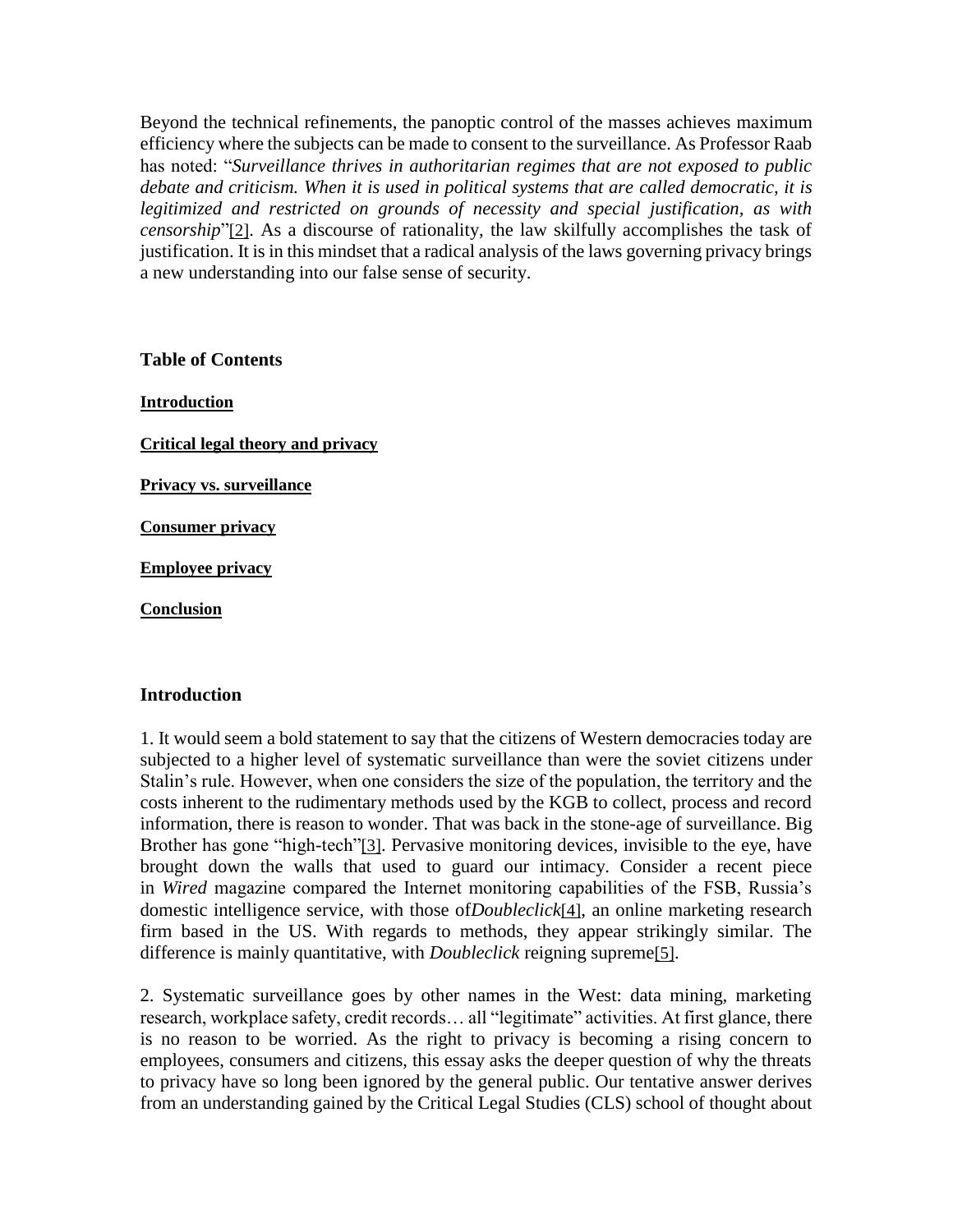the role of law in legitimizing social outcomes. We posit from the onset that law and legal theory have contributed to the erosion of whatever privacy there ever was. The essay begins with overview of recurring CLS arguments. We then move to a critique of the classical doctrinal views of the right of privacy, showing that the traditional "rights-based" approach has failed to match strides with galloping privacy-threatening techniques. The following sections present a critical discussion of the laws governing consumer privacy and workplace privacy. The focus of the analysis will be on the many ways that the law formats reasoning along the private/public line, effectively masking the powerlessness of consumers and employees with respect to their privacy.

## **Critical legal theory and privacy**

3. Early CLS writings drew their inspiration from Max Weber's work on the rise of rationality in Western philosophy and in the sociology of law. Weber made the forceful claim that law's appeal to rationality, in conjunction with culture and religion, legitimized the capitalist society. We owe to leftist legal scholars in the United States the spread of his ideas in legal theory. The CLS movement, building on the weberian sociology of law, on Frankfurt School critical theory and on French post-modern philosophy, took the argument of rationality as legitimacy one step further. For CLS scholars, law has historically served to legitimize the domination of the capitalist proprietor. The later outgrowth of the CLS movement were the feminist legal studies (law legitimizing gender-based domination) and the racial legal studies (law legitimizing racial domination).

4. CLS lifted the hood on the inner-workings of legal reasoning as a discourse of conservatism. First, they remarked that law and legal reasoning have traditionally been the staple of white, propertied, bourgeois men. Second, law and legal reasoning create an illusion of determinism; things are the way they are because it is in the natural order of things, and therefore cannot be changed. Third, law and legal reasoning lead to reification, the objectification of reality into neatly defined concepts and hermetically closed categories. Reification holds progressive views in check since they cannot be effectively framed inside the legal construct. For example, the discussion over employee working conditions are contained within the frameworks of contract law and of property law, effectively masking economic inequalities and class struggle (i.e. employee and employer are considered legal entities on equal footing; in his quality of proprietor, the employer can run his factory as he pleases).

5. The highest order of reification is the split that law operates between the private and the public. The private consists of an idealized realm of individual preferences, freedom and unfettered enjoyment of one's property. The public is the realm of state, democratic institutions and political rights. In economic parlance, the split can be explained as one between market allocations and state allocations. CLS scholars see the line separating private and public as indeterminate and, *a fortiori*, political, challenging the view of law as apolitical. The battle over deregulation is illustrative of the politics of law: by choosing to deregulate or to not regulate, the state in effect abandons economic and social outcomes to market forces (private power).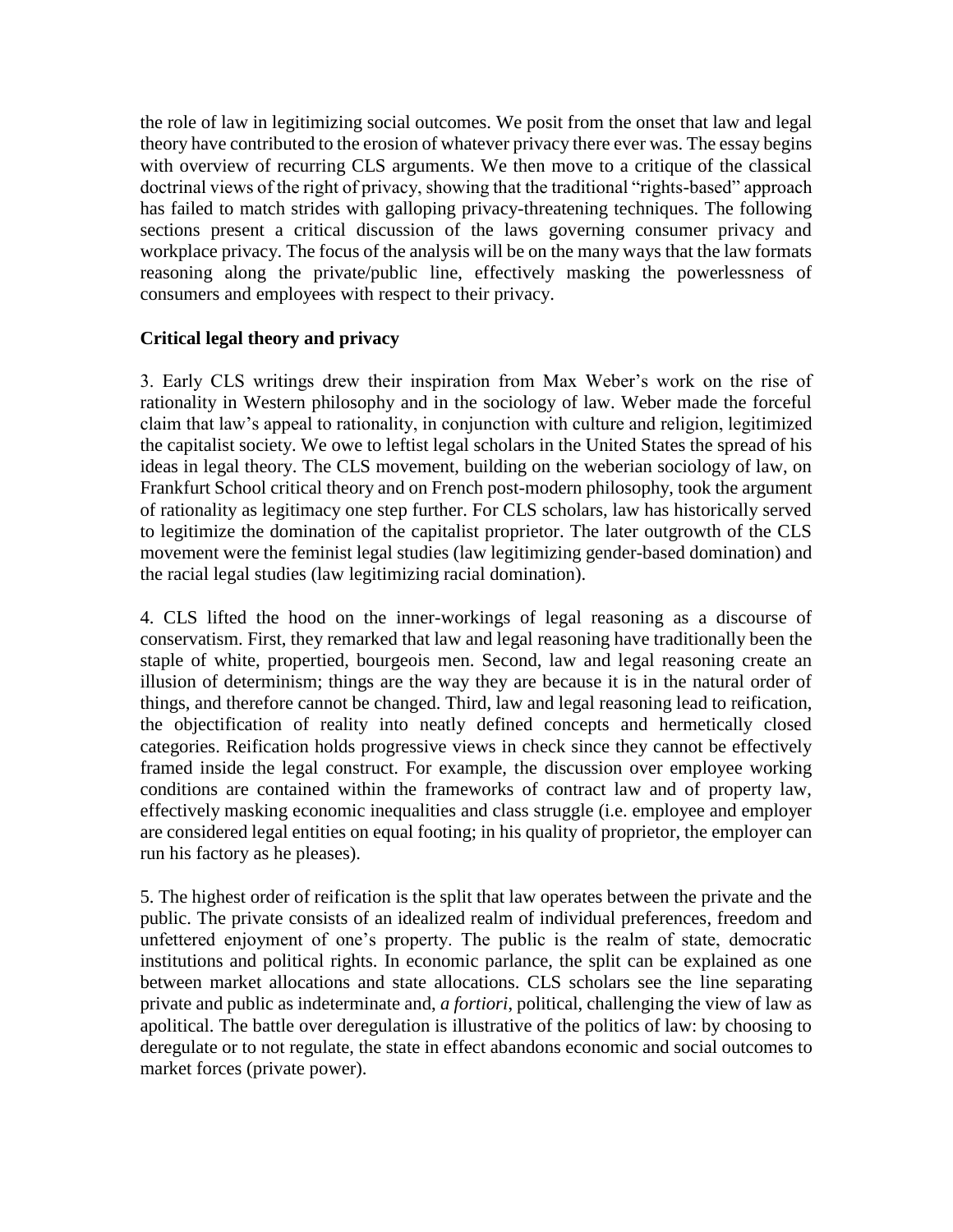6. Critical legal scholarship has provided powerful theoretical tools to dissect the politics of law. It has been observed that the best CLS literature is applied CLS, that which picks a topic of law and offers a satisfying account of how law in action consistently upholds certain outcomes. The concern of this article is with the laws of privacy. We posit from the onset that law and legal reasoning offer the legitimacy basis for surveillance activities. By creating a vista into the role of law and legal reasoning for the conceptualization of privacy in a technology driven world, certain enduring myths can be exposed. It is only appropriate then to begin the discussion with the theoretical debate concerning the right of privacy.

#### **Privacy vs. surveillance**

7. Perhaps the most difficult hurdle to cross when theorizing about privacy lies in the dichotomy between the "rights-based" approach and the "threats approach". The former seeks to find privacy interests in legal doctrines. The later, which we will call, for greater literary effect, the "surveillance approach" is one that seeks to identify activities impacting on privacy. A great deal of scholarly literature can be classified under the rights-based approach, following in the intellectual furrow left by the Warren and Brandeis groundbreaking article The Right to Privacy[\[6\]](http://www.lex-electronica.org/docs/articles_154.htm#_ftn8). The surveillance approach is mostly tributary of the work of journalists and technologists warning of a ubiquitous virtual panopticon, invisibly and systematically gathering, monitoring and recording minute details of our day-to-day lives. Legal scholars, scientifically tied to the method of basing argumentation on existing authorities, have largely followed in the rights-based approach. Until the important paper by Professor Lawrence Lessig, The Architecture of Privacy[\[7\]](http://www.lex-electronica.org/docs/articles_154.htm#_ftn9), few have treaded the uncharted waters of the surveillance approach. The relative paucity of scholarly work following in the latter approach may partly explain the widespread claim that regulation protecting privacy has fallen a distance behind the rapid progress of information technologies. Naturally this remark can be understood within the more general intuition that legal reasoning works to stunt efforts to significantly renovate the system in a progressive way.

8. In his paper, Lessig introduced the concepts of the *searchable* and the *monitored*, bringing into light how technology has improved and accelerated surveillance activities, while driving the costs of said activities down. More importantly, Lessig raised the theoretical discussion on privacy one level up by knowingly ignoring the distinction between what could be labeled "active surveillance" and "passive surveillance". By active surveillance we mean those activities which purposely seek to collect, process and record data pertaining to identifiable subjects; by passive surveillance we mean those which systematically and indiscriminately seek to collect, process and record data pertaining to potentially identifiable subjects.

9. Constitutional law is premised on the idea that individual freedoms must be protected against the state. It is unconcerned with the privacy threats originating from the private sector. The constitutions of Canada and the United States both protect citizens against unreasonable searches and seizures by government agents. Searches and seizures are generally construed restrictively as to encompass police actions aimed at identified subjects; they do not cover the systematic recording of personal data by private entities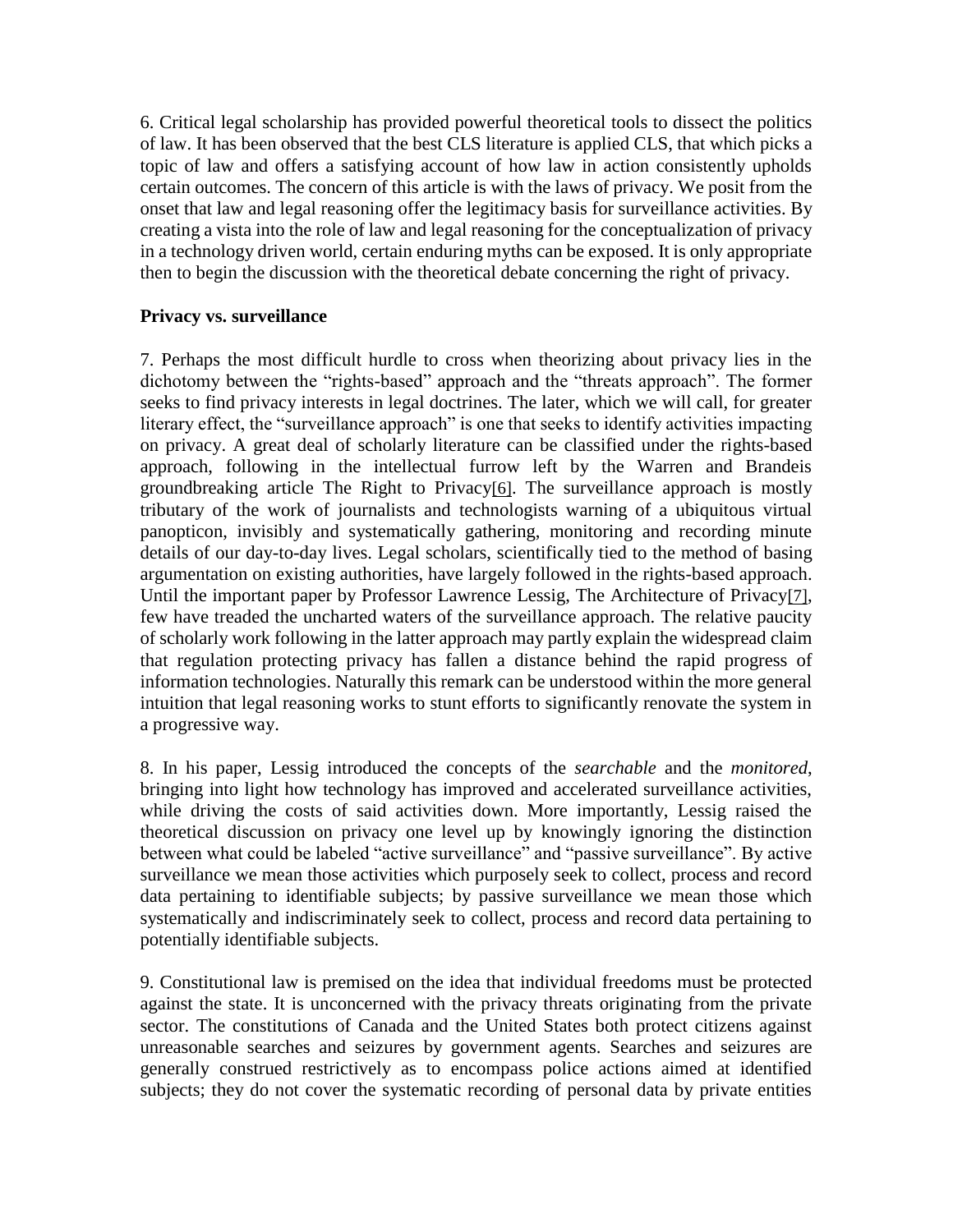such as utilities companies. Where the police enter a password to connect to an electrical utility's computer mainframe and examine client accounts for unusual consumption indicative of interior marijuana growing, it is not deemed an unreasonable search[\[8\]](http://www.lex-electronica.org/docs/articles_154.htm#_ftn10). Thus passive surveillance by private entities eludes constitutional safeguards. Now we begin to see how the state (the public) may have relied on the split to spread its antennas below ground in the private. Ultimately the split carries with it the message that the state poses the most serious threats to privacy and freedom, thereby creating a false sense of security when its power is effectively constrained. The split, evident in constitutional law, directs our attention on the "who is watching"; it distracts us from the crucial "why" by implying that watchers fall either in the inoffensive or conspiratorial categories. All watchers have reasons, which, from a privacy standpoint, do not necessarily constitute justification.

10. Doing away with the active/passive distinction underpins the argument that, while active surveillance presents a face seemingly more menacing, passive surveillance is surveillance no less. Active surveillance conjures up images of men in trench coats shadowing dissidents, rummaging through personal effects, kicking down doors and coercing informants KGB style. To be sure passive surveillance lacks such powerful imagery but, in a sense, there lies its greatest threat. Better an evil you know… as the saying goes. In fact it could be asserted that passive surveillance plays into the hands of active surveillance by systematically amassing a wealth of knowledge concerning unsuspecting subjects, knowledge which may abet the dominant forces in perpetuating the totally administered mass society.

11. A critical analysis of the laws of privacy would direct its focus on the role of law in constructing and sustaining this false distinction between active and passive surveillance. As stated above, the analysis will borrow from the CLS tool box and begin summarily to peck away at the reified legal construct which purports to divide the world rationally between the public and the private, and between the active and the passive.

#### **Consumer privacy**

12. A good place to start the discussion of the reification of privacy along the private/public divide is precisely where privacy is played out as a subject of public policy. Consumer privacy has attracted much attention lately due to a new awareness of how capabilities in information technology have evolved. Here the private/public paradigm is most obvious because, for the most part of North America[\[9\]](http://www.lex-electronica.org/docs/articles_154.htm#_ftn11), comprehensive regulation for the gathering, storage and use of personal data governs the activities of governments but not those of the private sector. Informational privacy practices of consumer outlets are deemed better regulated by the invisible hand of the market. Following economic theory, the market will heed the preferences expressed by consumers and react accordingly, rewarding or punishing good and bad practices. Of course the theory of the market's corrective power rests on the legal tenets of contract law, precisely freedom to contract and its corollary equal standing of contracting parties.

13. CLS literature on the subject of contract law has convincingly showed how these formal tenets serve to conceal the real socio-economic imbalances between market actors[\[10\]](http://www.lex-electronica.org/docs/articles_154.htm#_ftn12).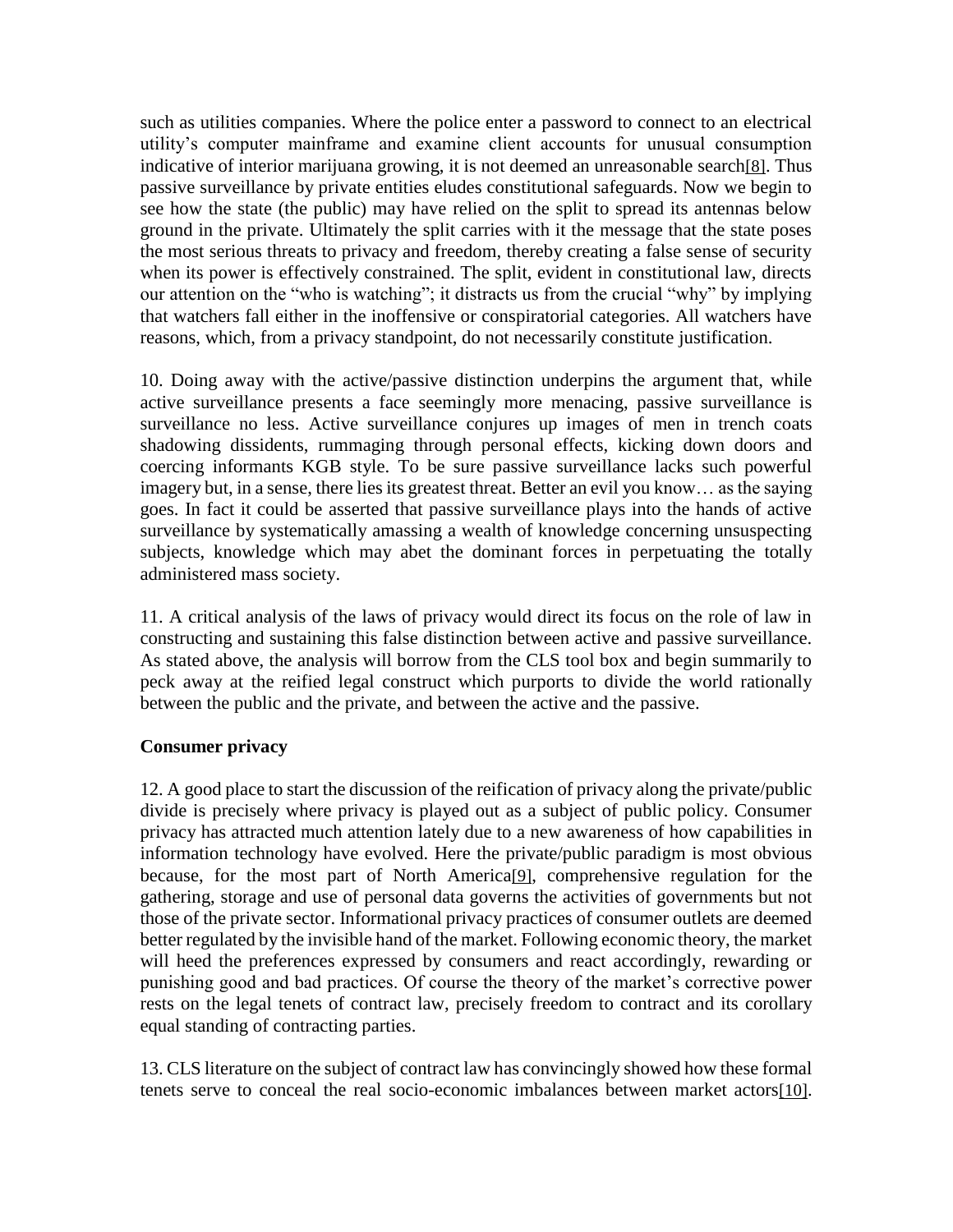Consumers seldom, if ever, negotiate on a same footing with corporate giants. The markets more often than not present a take it or leave it determination. Therefore consumers have little choice but to waive their right to informational privacy or forego the transaction entirely. It is especially true where the transactions are information sensitive, such as with life insurance contracts, loan agreements or any other contracts involving some form of credit. But aside from these patent cases, economic theory offers a poor explanation for privacy protection when one considers the other elements that can be weighed in any given transaction; price, convenience, lack of information, lack of business savvy can easily downplay privacy as the controlling factor in a transaction.

14. Notwithstanding, the market argument for protecting consumer privacy has supporters even in the legal academia. Professor Lessig himself has expressed the view that laws ought to recognize a property interest in personal data, such that consumers would be empowered in the market and leverage their newfound bargaining power[\[11\]](http://www.lex-electronica.org/docs/articles_154.htm#_ftn13). However, the move toward the *commodification* of personal data does not put to rest the questions raised above. Worse, privacy-as-commodity epitomizes reification in a way that trivializes privacy concerns, lending force to the argument that informational privacy regulation in the private sector is unnecessary.

15. Perhaps the most forceful argument against a market approach to informational privacy is the argument of ethical relativism. Assuming fundamentally that there are no moral essences, the market allocates goods according to individual preferences. It merely aggregates wants and needs, reflecting subjective values. Tying informational privacy to the institution of the market observing a variety of privacy preferences ranging from the unconcerned to the fiercely protective - would forever defuse any claim of informational privacy as a universally human attribute. Prostitution, as an example, offers a convincing illustration of the market's dehumanizing effect. There would be no greater obstacle for those looking to base informational privacy in natural law than the experience of privacy on the auction block.

16. The public/private reification is especially present in the area of consumer privacy. It becomes apparent when one looks at the treatment of consumer databases. Privacy protection in the context of consumer databases does not vary according to property but according to the entity trying to bypass it. Indeed, not all privacy violations are equal. New technologies do not only facilitate the collection and storage of data but also allow for cross-referencing between databases. It is significant in that it makes possible enormous databases with all sorts of information about people, ranging from their race to their revenue, increasing "*(…) the risk of indiscriminate collection, unrelated uses and improper disclosures of personal data*"[\[12\]](http://www.lex-electronica.org/docs/articles_154.htm#_ftn14). That is exactly the kind of database the Canadian government built.

17. In May of 2000, the Privacy Commissioner of Canada made public his annual report. In it, he revealed that the Human Resources Department had created a file that contained information about more than 33 million living and dead Canadians. Each Canadian that had had any contact with any government department was included in the Longitudinal Labour Force File. Some profiles included up to 2,000 pieces of information about the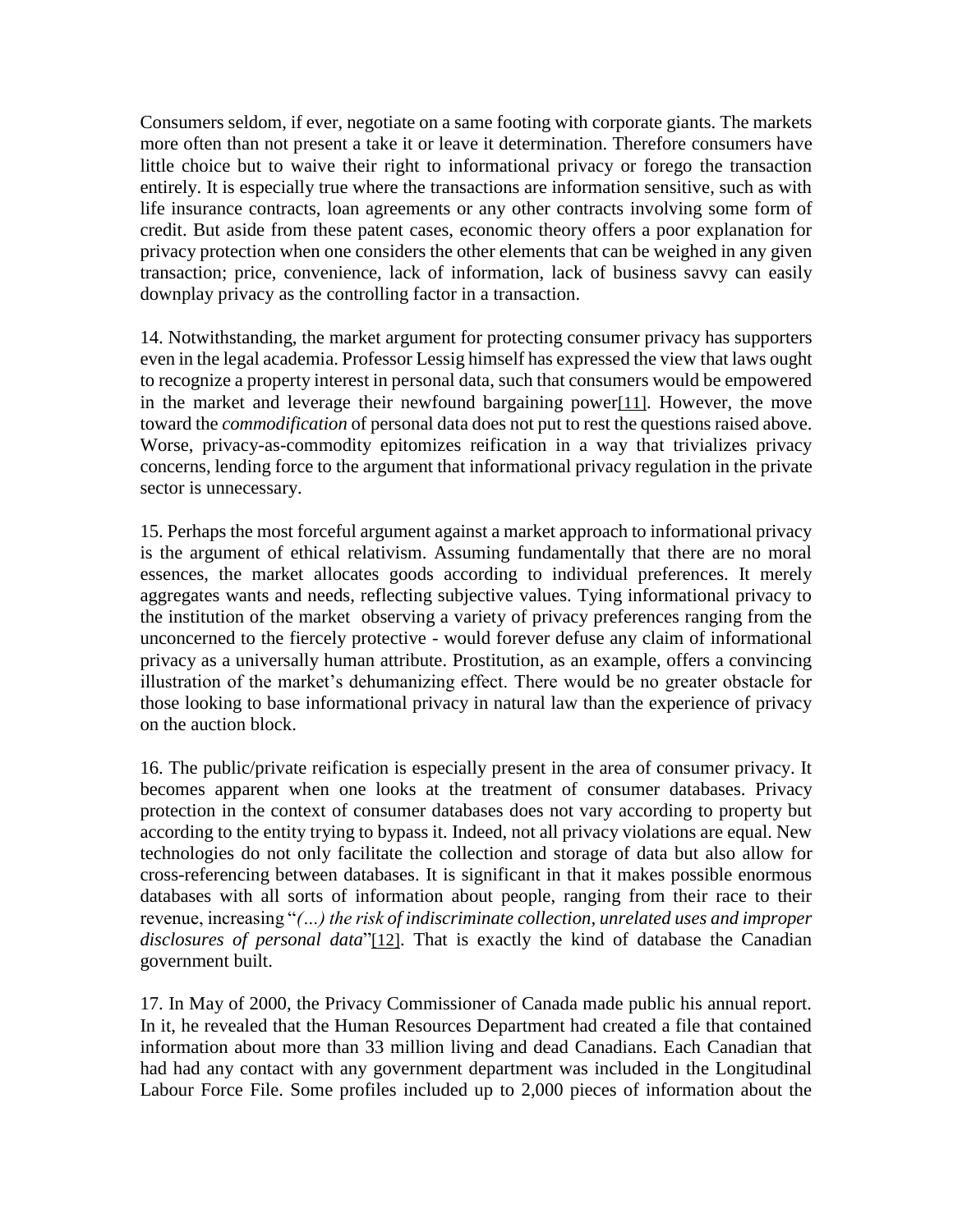person. The data collected pertained to date of birth, disabilities, ethnic origin, sex, name, address, education, employment, income and family status. Thus, the Canadian government had in its possession a detailed profile of every one of its citizens that followed their life's evolution. The file was created in 1985 with the purpose of policy research, in this case evaluating the effectiveness of the employment insurance program. The data was compiled from other several other government departments and programs with plans to expand its reach to others like the Canada Student Loan Program.

18. The database raised a number of concerns. The first problem, according to Commissioner Bruce Phillips, is that Canadians didn't know about it[\[13\]](http://www.lex-electronica.org/docs/articles_154.htm#_ftn15). Another problem was its confidentiality. The Human Resources Department claimed that the data in the files was encrypted and that only a few of its employees had access to the decrypted information. Yet it admitted giving the file to private companies for research work. Nothing else was done to secure it from intruders.

19. The file didn't violate provisions of the Privacy Act. Yet it worried the Privacy Commissioner who, while he didn't think that the government was guilty of any abuse, was worried about what future governments could do with the file. He asked for tougher legislation regarding privacy protection. The fact that the compilation was not illegal did not convince Canadian citizens of the legitimacy of the database. They bombarded the Human Resources Development Department with requests for a copy of their files. Provincial governments intervened and asked that the file be destroyed<sup>[\[14\]](http://www.lex-electronica.org/docs/articles_154.htm#_ftn16)</sup>. The public reacted with outrage. So much so that less than two weeks after the news broke, the Human Resources Department announced that it was dismantling the database.

20. Amidst the public outcries and metaphors of "Big Brother", another entity - this time in the private sector - kept on compiling unchallenged even more information on citizens from around the world. Indeed, before there were computers, there was*Equifax*. The company has been compiling information about consumers for more than a century. Since its creation in 1899 under the name Retail Credit, it has been in the consumer credit and insurance claims reporting business. It makes the information it compiles available to other companies that use it to decide if potential clients present credit risks. *Equifax* is where companies turn to whenever they are called upon for a loan, a mortgage or any other kind of credit.

21. In March of 1970, Columbia University Professor Alan Westin, who now heads the Association of Corporate Private Officers formed in July of this year, wrote an article in The New York Times denouncing Retail Credit. He criticized the company for including inaccuracies and rumors in their files on people including "*(…) marital troubles, jobs, school history, childhood, sex life, and political activities*"[\[15\]](http://www.lex-electronica.org/docs/articles_154.htm#_ftn17). He also charged it with not verifying the information it included in the files and with handing the profiles to just about anyone who requested them. At the time, few consumers knew about the existence of such files and even those who did were not permitted to access them. It was only in October 1970, after Westin gave congressional testimony regarding *Equifax* earlier that year, that consumers' right to see the information that was held on them was recognized by way of the Fair Credit Reporting Act.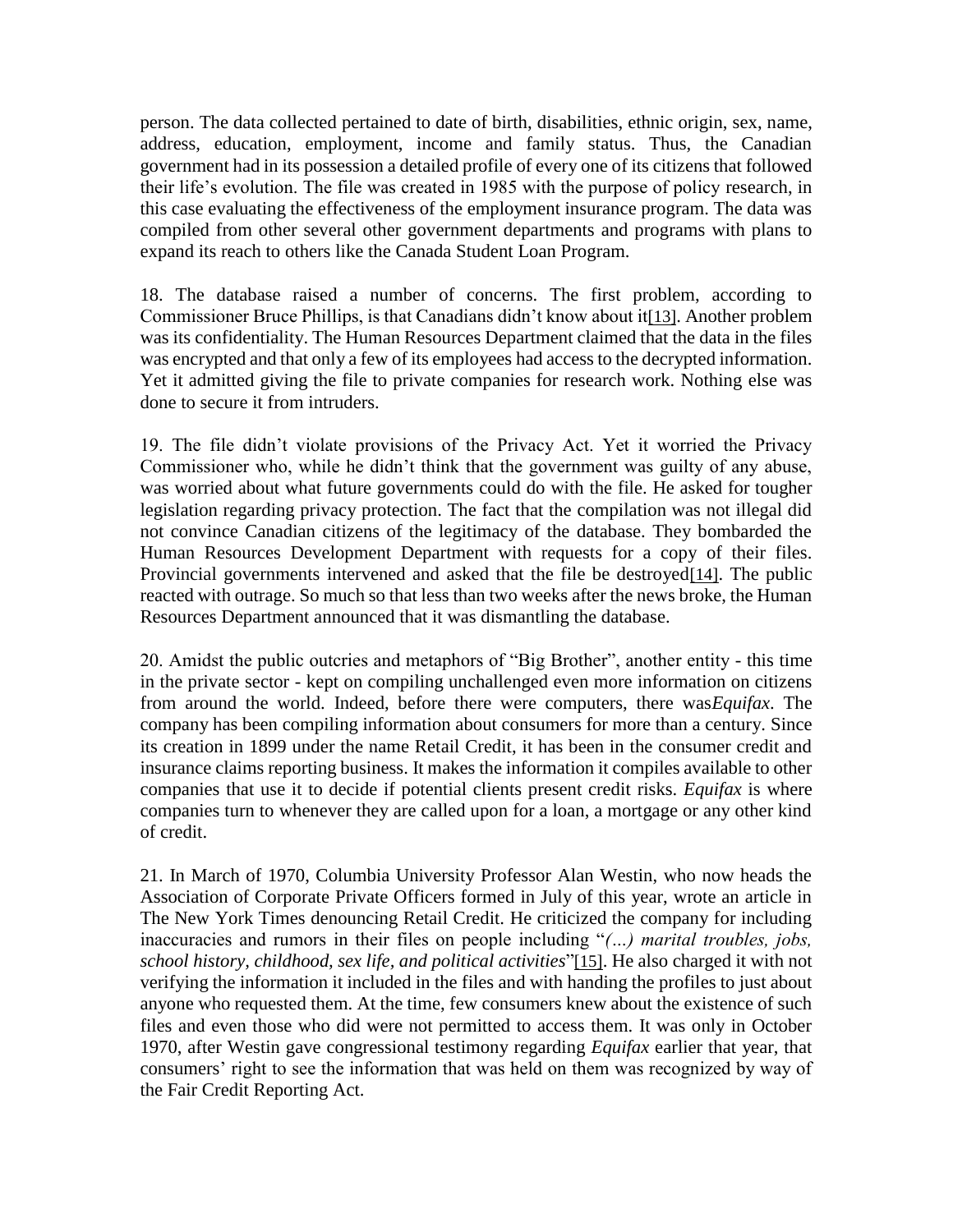22. *Equifax* receives its information on consumers from companies that provide them credit or loans. Such companies can be banks, credit card companies, retailers and collection agencies. Claims are not verified. Thus even litigious claims can be added to a file. For example, if you do not pay for an iron, it will be added to your file even though you refused to pay for it because it never functioned. Other mistakes can appear in your file like a loan that you've already paid or somebody else's loan appearing in your file. The information contained in the file remains there generally for 7 to 10 years. Unless the consumer corrects this information, it stays there for that period of time.

23. Consumers can ask for a copy of their files for 8\$. Only when they have it in hand along with the order confirmation number will *Equifax* discuss the information in the file. Once a consumer files a dispute, it is reviewed and considered by *Equifax*. If it does not solve the dispute, the complaint is sent to the relevant creditor. The file is then modified or not, according to the creditor's comments. If the consumer still isn't satisfied, he can send a statement not exceeding 100 words that will be added to his file. The paragraph being longer than 100 words, it is obvious that the creditor has the last word in these disputes. Thus, while consumers can access their files and report mistakes, most of them do not. For those who do, there is not a guarantee that the information will be corrected.

24. In 1995, a new wave of concern about *Equifax* hit privacy advocates. At the time, the company was making headway in the medical reporting business. It owned a subsidiary that employed paramedics who did medical exams for insurance companies and purchased Osborn laboratories, a company that did medical test result analysis. The biggest problem was that it announced it was pairing up with AT&T to offer medical records "storage", a centralized system in which every American's medical record would be available for any doctor to view or download. While the system was never introduced, *Equifax* today collaborates with other companies like *Medicheck Services Inc.* and *ENVOY* to give healthcare providers "*(…) patient identification verification and financial information services (…)*"[\[16\]](http://www.lex-electronica.org/docs/articles_154.htm#_ftn18) therefore helping providers to get "*(…) payment for services after discharge*"[\[17\]](http://www.lex-electronica.org/docs/articles_154.htm#_ftn19).

25. *Equifax* holds *"(…) private and personal information on just about every man, woman and child in the United States, which is sold as widely as possible to make money*"[\[18\]](http://www.lex-electronica.org/docs/articles_154.htm#_ftn20). Some of the people who can see credit files are employers, credit grantors like banks and credit card companies, collection agencies and insurance companies. If the data about a person is wrong, he may never get a house, a car or even a job. And yet, *Equifax* has been functioning for over a century. There haven't been any outcries like there were for the Canadian Human Resources Department, the few who have been watching the company and denouncing its actions have been privacy activists.

## **Employee privacy**

26. Much CLS literature has focused its aim at employment law and labour relations[\[19\]](http://www.lex-electronica.org/docs/articles_154.htm#_ftn21). Here the law has served to institutionalize the relation of obedience to the employer. Faced with economic necessity, employees are nevertheless deemed by the law to have freely "consented" to being ruled inside the factory by its proprietor.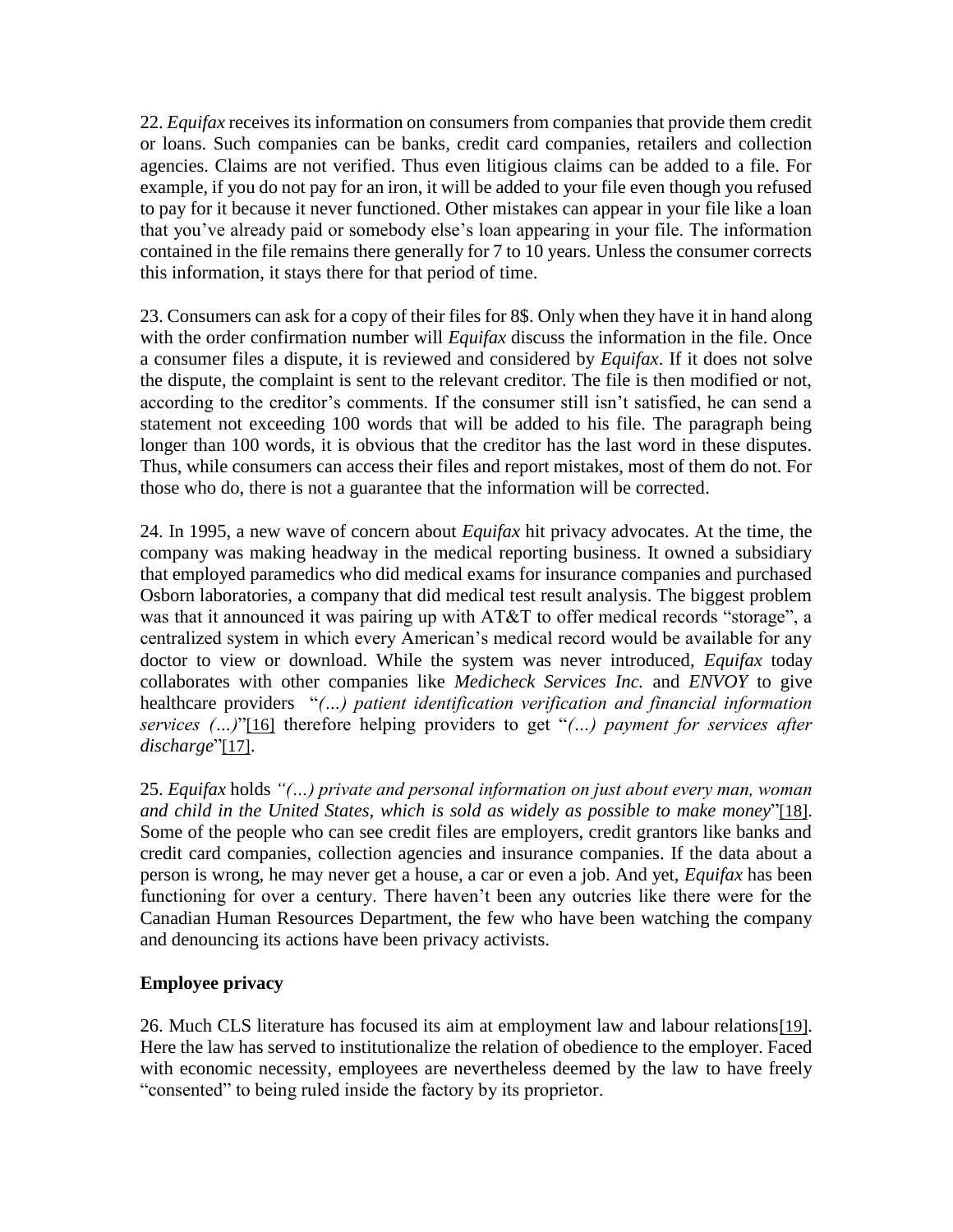27. Employees are routinely asked to sacrifice privacy rights to managerial interests like efficient recruitment, productivity, liability risks and prevention of theft. While it has been observed that the workplace is "*especially suited for social intercourse*"[\[20\]](http://www.lex-electronica.org/docs/articles_154.htm#_ftn22), the outright negation of privacy at work prevents free expression and human fulfillment. In a progressive mindset, computer networks in the workplace could be envisaged as a powerful means of creating solidarities and accelerating unionization of workers in precarious situations. Instead courts have insisted on property rights, affirming the principle that employers may police communications taking place inside their premises with the use of their equipment. As a result, surreptitious surveillance of Internet and email activities by employers has become commonplace and has produced the handy pretexts for dismissing personnel. In addition to the divine rights accruing from ownership of the networks, employers' predictably invoke such compelling legal grounds as the need to filter email to shield employees from sexual harassment, or abusive language or even threats.

28. The response has been to devise regulation forcing employers to disclose beforehand their monitoring policies. Apparently the fundamental tenets of justice require that the subjects of eavesdropping be forewarned of this possibility. All is good and well then. Of course, this is just another twist on the "consent" theory, aligned with the view that a "delinquent" employee has but himself to blame if he is caught wasting company time or causing strain on valuable computer resources. The employee is therefore "responsibilized" into submission, forgetting what dignity is usually owed to him away from the office.

29. Giving prior notice of the possibility of conducting surveillance activities is deemed a fair practice. What is purposely omitted in the equation is the fact that privacy is negated altogether. Thinking of reclaiming the right of privacy cannot even be entertained. The panoptic effect is achieved. Instilled with the subjective belief that they are constantly being watched, regardless of whether it is true, employees develop a sense of paranoia. In time the feeling gives way to a sort of programmed cautiousness. The employees know that they can never be free during office hours, but accept this as a mild fatality. We begin to confuse speaking privately with acting secretively, becoming more and more selfconscious with the idea of doing something wrong. In a way, the factory or the office act as a training ground for learned powerlessness in a larger perspective.

30. The right of employers to survey their employees is jeopardizing the right to privacy of employees. According to an April 2000 survey by the American Management Association, 73 percent of large American companies monitor their employees' email, computer files, Internet connections or telephone calls, twice the number revealed in the 1997 edition of the study[\[21\]](http://www.lex-electronica.org/docs/articles_154.htm#_ftn23). Although employee surveillance is by no means a new phenomenon, the possibility to do so without any human intervention or interruption is. New technologies abet employers in their pursuit of the utmost productivity. When the technology coincides with the economic justification, why hesitate?

31. In some industries, employees are constantly monitored. Their telephone conversations are listened to and recorded, their sixty minutes of lunch are calculated by their headsets, the same is done for their maximum of twelve minutes of breaks a day[\[22\]](http://www.lex-electronica.org/docs/articles_154.htm#_ftn24). In other workplaces, employees' every moves are recorded by camera. Other employees are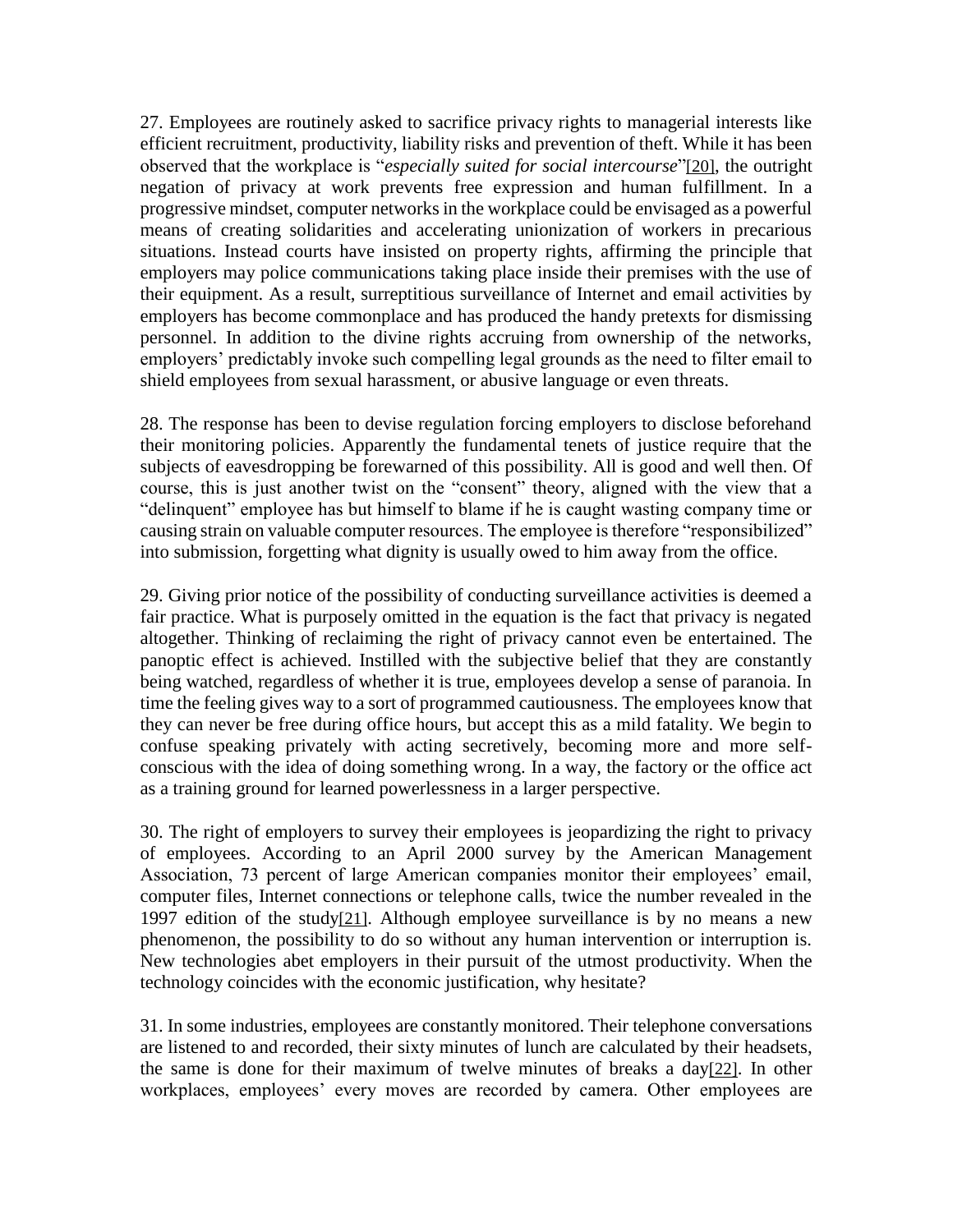routinely submitted to unwarranted drug tests. These tests are administered as part of the recruitment interview but also during the course of employment. Of course, employees may refuse to submit themselves to the test. It is their body after all and they are entitled to their integrity. They are equal to the employer and may simply refuse and contact another company for a job, right? What's next, genetic testing? Wrong, the future is now it seems. Citing a study conducted in the last year, the Electronic Privacy Information Center and Privacy International indicate that "*(…) 15 percent of major U.S. firms are conducting some kind of genetic testing or "testing for susceptibility to workplace hazards".*", quite an increase from the 1.6 percent who were doing so in 1989[\[23\]](http://www.lex-electronica.org/docs/articles_154.htm#_ftn25).

32. However, genetic testing is far from being as popular as email[\[24\]](http://www.lex-electronica.org/docs/articles_154.htm#_ftn26) and Internet use monitoring. Most people today know that their email at work is or can be monitored. The courts have generally condoned this behavior. The general argument is that the employer owns the computer, pays for the connection to the Internet and gives the employee an email account for business purposes. Additional arguments are that the employer has a legitimate interest in verifying that his employees are productive, that they do not divulge trade secrets, that they do not transmit inappropriate material, for which he could eventually be liable[\[25\]](http://www.lex-electronica.org/docs/articles_154.htm#_ftn27), and that the company servers are not overloaded. Yet another reason given is that employees do not have any expectancy of privacy since they know that it is possible for other people to read their email.

33. To this day, no Canadian court has had to decide a case concerning the subject. In the United States however, some decisions are now famous. The first one, *Smyth* v. *Pillsbury*[\[26\]](http://www.lex-electronica.org/docs/articles_154.htm#_ftn28), concerned a former regional operations manager's claim that he had been wrongfully dismissed. Pillsbury had given its employees access to email accounts to facilitate communication within the company. It had told them repeatedly that their messages would not be monitored, that their privacy would be respected. Moreover, it had said that "*e-mail communications could not be intercepted and used by defendant against its employees as grounds for termination or reprimand*". The plaintiff was told this personally. Yet, the messages he sent to his supervisor were read and were used as the basis for his dismissal. He was discharged for having sent messages containing "*inappropriate and unprofessional comments over [the company's] e-mail system*". According to the judge, once Smyth had sent his comments on his employer's e-mail system, which was used by everyone in the company, he had no reasonable expectation of privacy notwithstanding his employer's assurances that his messages would be confidential. The judge also noted that even if the plaintiff's privacy interests were at stake, "*a reasonable person would [not] consider the defendant's interception of [the] communications to be a substantial and highly offensive invasion of [the plaintiff's] privacy*", and that the employer's interest in "*preventing inappropriate and unprofessional comments or illegal activity over its e-mail system outweighs any privacy interest the employee may have in those comments*".

34. Another recent case comes to us from the Texas Court of Appeals. In *McLaren* v. *Microsoft*[\[27\]](http://www.lex-electronica.org/docs/articles_154.htm#_ftn29)*,* McLaren accused Microsoft of having invaded his privacy by accessing and distributing the email stored in his personal folder on his computer. McLaren had been suspended pending an investigation following accusations of sexual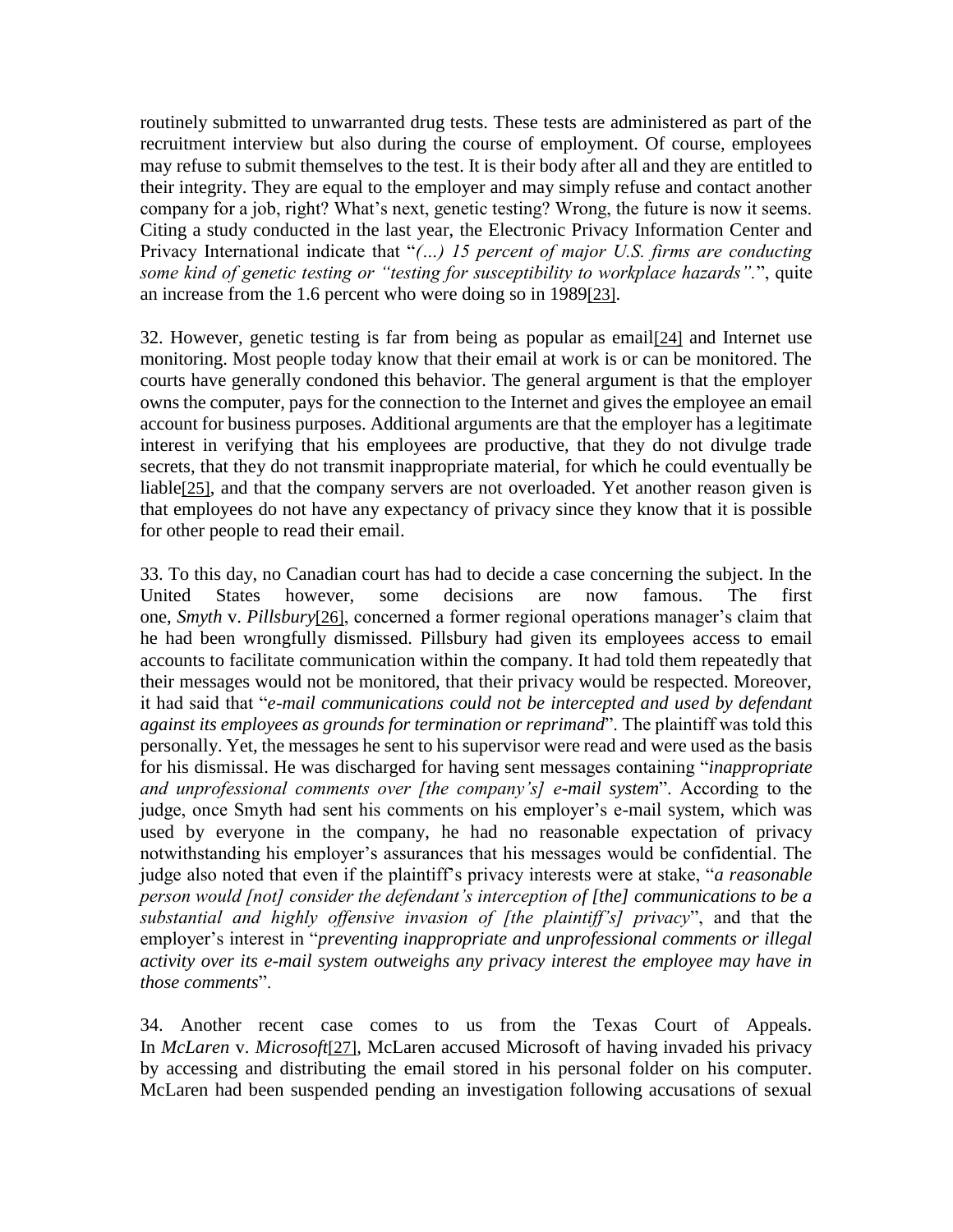harassment and "inventory questions". He informed his employer that he wanted to access his personal folder because it contained email messages regarding the accusations against him. Microsoft read his emails and fired him based on their contents. According to the judges, McLaren did not have a reasonable expectation of privacy since the emails were transmitted over the company's network and were "*at some point accessible to a thirdparty*". They noted that notwithstanding the personal password he used to access his messages and the fact he stored them in his "personal folder", the messages "*were not McLaren's personal property, but were merely an inherent part of the office environment*". Moreover, they concluded that even if McLaren had a reasonable expectation of privacy, "*a reasonable person would not consider Microsoft's interception of these communications to be a highly offensive invasion*". Citing *Smyth*v. *Pillsbury*[\[28\]](http://www.lex-electronica.org/docs/articles_154.htm#_ftn30), the Court found that the employers "*interest in preventing inappropriate and unprofessional comments, or even illegal activity, over its e-mail system would outweigh McLarens's claimed privacy interest in those communications*".

35. Beyond the employee's privacy, it is his dignity that is being jeopardized. While American courts have been slow in recognizing the problem, generally siding with the employer, the government recently introduced legislation, which would ban any monitoring done by employers without notice to employees[\[29\]](http://www.lex-electronica.org/docs/articles_154.htm#_ftn31). If adopted, this law would oblige employers to reveal to their workers that they will be monitored. They would have to tell all new employees when hiring them and give notice to all employees once a year and in case of a change in the monitoring policy. It is probable that employers would not get away with vague notification nor with implicit consent since the bill requires that the notice be clear and describe the form of activity that will be monitored, the means by which it will be accomplished, the kinds of information that will be obtained, the frequency of monitoring and how the information will be stored and used.

36. The bill does not prohibit surveillance in any way, doesn't require that employees be informed every time they are monitored and permits secret monitoring when the employer has reason to believe that the worker is harming either other employees or the company. Although not very restrictive, it goes a long way in protecting employees' dignity.

#### **Conclusion**

37. The idea behind this text was not to dig deep into the Laws of privacy and expose their tenets. The motivation behind this text was to expose not only the current threats to privacy by employers and databases, but the biggest threat of all, the false sense of security engineered by the reified legal construct. The idea that the right to privacy is safe because government action is subject to legal constraints is deceiving. Likewise, privately held databases pose a serious threat to privacy. Corporations should be held accountable no less for there actions simply because the law categorizes them as private entities. In *The Fountainhead*[\[30\]](http://www.lex-electronica.org/docs/articles_154.htm#_ftn32), the ultraconservative Ayn Rand wrote: "*Civilization is the progress of a society toward privacy. The savage's whole existence is public, ruled by the laws of his tribe. Civilization is the process of setting man free from man*"[\[31\]](http://www.lex-electronica.org/docs/articles_154.htm#_ftn33). More and more we are witnessing the disappearance of this "privacy". As this is happening, we are losing all possibilities for second chances. Should a person not be able to get a second job because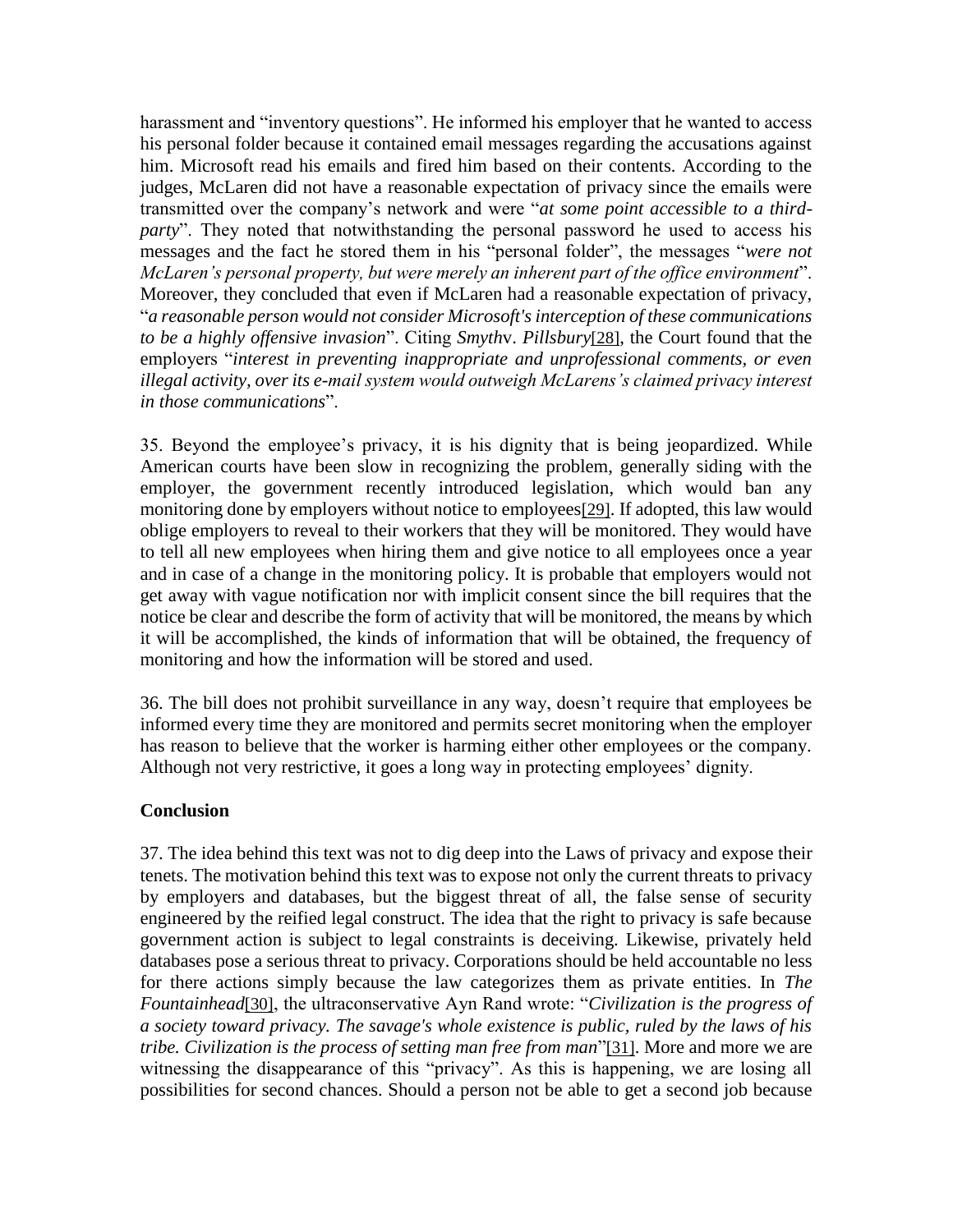he didn't do well with his first employer? And what if that first employer didn't give him a first chance?

38. We find ourselves more and more having to distinguish between what is private and what is secret, a distinction we never had to make before. In an age when deleted email messages can be found many years later, this distinction, unless limited by appropriate legislation, could be part of our daily lives. Privacy is not simply where you are and what you're doing. It has not only to do with "I have nothing to hide…" nor with "If it can save me when I'm unconscious in a hospital…". It has to do with freedom, individuality and dignity.

39. "*Privacy is related entirely to the degree to which we respect each other as unique individuals, each with our own sets of values which we are entitled to make known or not as we see fit. To truly respect your neighbour, you must grant that person a private life. Respecting one another's privacy means the difference between a life of liberty, autonomy and dignity, and a hollow and intimidating existence under a cloud of constant oppressive surveillance*"[\[32\]](http://www.lex-electronica.org/docs/articles_154.htm#_ftn34).

#### **Notes**

[\(\\*1\)](http://www.lex-electronica.org/docs/articles_154.htm#_ftnref1) Avocat, Assistant de recherche au Centre de recherche de droit public, étudiant à la Maîtrise « Droit des technologies de l'information » de l'Université de Montréal (Canada Qc). Email : [solanie@supernet.ca](mailto:solanie@supernet.ca).

[\(\\*2](http://www.lex-electronica.org/docs/articles_154.htm#_ftnref2)) Avocate, Assistante de recherche au Centre de recherche de droit public, étudiante à la Maîtrise « Droit des technologies de l'information » de l'Université de Montréal (Canada Qc). Email : [roussa@lexum.umontreal.ca](mailto:roussa@lexum.umontreal.ca).

[\[1\]](http://www.lex-electronica.org/docs/articles_154.htm#_ftnref3) C. Raab, "Connecting Orwell to Athens? Information Superhighways and the Privacy Debate", in W.B.H.J. Van de Donk et al., *Orwell in Athens*, Amsterdam, *IOS Press*, 1995, p. 209.

[\[2\]](http://www.lex-electronica.org/docs/articles_154.htm#_ftnref4) See C. Raab, *supra*.

[\[3\]](http://www.lex-electronica.org/docs/articles_154.htm#_ftnref5) D. Banisar, "Big Brother Goes High-Tech", at <[http://www.networkusa.org/fingerprint/page3/fp](http://www.networkusa.org/fingerprint/page3/fp-big-brother-high-tech.html)[big-brother-high-tech.html](http://www.networkusa.org/fingerprint/page3/fp-big-brother-high-tech.html)>.

[\[4\]](http://www.lex-electronica.org/docs/articles_154.htm#_ftnref6) T. McNichol, "Double Agents", *Wired* No. 8.06, June 2000, p. 124.

[\[5\]](http://www.lex-electronica.org/docs/articles_154.htm#_ftnref7) Interestingly, the table indicates that *Doubleclick* overwhelmingly wins the numbers battle, having recorded data on 88 million American households compared with the FSB's 5 million Russian users.

[\[6\]](http://www.lex-electronica.org/docs/articles_154.htm#_ftnref8) S.D. Warren & L.D. Brandeis, "The Right to Privacy", *Harvard Law Journal*, 1890, Vol. 4, 193.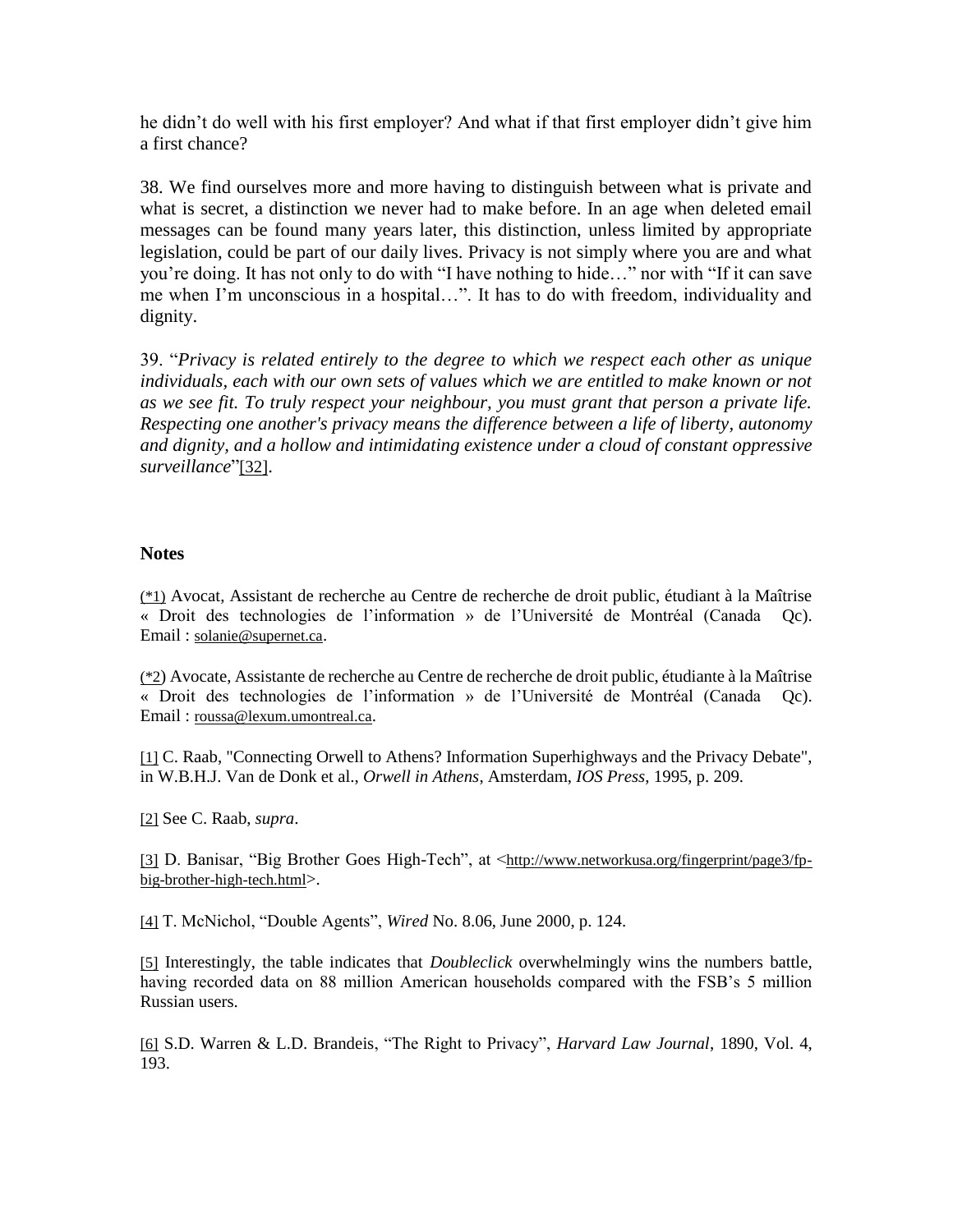| $\lceil 7 \rceil$ | Less19. | "The | Architecture                                                                             | Privacy <sup>®</sup> | at |
|-------------------|---------|------|------------------------------------------------------------------------------------------|----------------------|----|
|                   |         |      | <http: architecture="" cyber.law.harvard.edu="" lessig="" priv.pdf:="" works=""></http:> |                      |    |

[\[8\]](http://www.lex-electronica.org/docs/articles_154.htm#_ftnref10) *R* v. *Plant*, [1993] 3 *S.C.R*. 281.

[\[9\]](http://www.lex-electronica.org/docs/articles_154.htm#_ftnref11) The province of Quebec has passed a comprehensive law regulating informational privacy practices in the private sector.

[\[10\]](http://www.lex-electronica.org/docs/articles_154.htm#_ftnref12) For an illustration of the CLS critique of contract law see P. Gabel & J. Feinman, "Contract Law as Ideology", in D. Kairys, *The Politics of Law*, New York, Pantheon Books, 1982, p. 172.

[\[11\]](http://www.lex-electronica.org/docs/articles_154.htm#_ftnref13) See *supra* note 2, p. 17. Professor Lessig posits that a property regime would enable consumers to "hold out" until an acceptable price is offered, effectively offsetting the low costs of monitoring and searching.

[\[12\]](http://www.lex-electronica.org/docs/articles_154.htm#_ftnref14) Privacy Commissioner of Canada, "Annual Report 1999-2000", May 2000, <[http://www.privcom.gc.ca/english/02\\_04\\_08\\_e.htm](http://www.privcom.gc.ca/english/02_04_08_e.htm)>.

[\[13\]](http://www.lex-electronica.org/docs/articles_154.htm#_ftnref15) Although the database was mentioned on the Human Resources Department website, it was not enough notice for Canadians to be aware of it. Even the Privacy Commissioners were not aware of its existence. Indeed they had repeatedly reassured Canadians that "*(…) there was no single federal government file, or profile about them*", *Idem*.

[\[14\]](http://www.lex-electronica.org/docs/articles_154.htm#_ftnref16) Truth be told, while provincial governments strongly criticized the federal government's database, they are not without reproach. The *Ministère du Revenu du Québec*, for instance, is known to cross-reference its files with those of many other departments, including electricity bills, in its fight against tax evasion. See G. Nadeau, "Surprise! Québec a aussi son mégafichier", *Multimédium*, 13 June 2000, <<http://www.mmedium.com/dossiers/bigbrother/4.html>>, referring to *Ministère du Revenu du Québec*, "Rapport d'activité résultant de la comparaison, du couplage ou de l'appariement des fichiers de renseignements au 31 mars 1999", 31 March 1999, <<http://www1.revenu.gouv.qc.ca/MRQWF5F.PDF>>.

[\[15\]](http://www.lex-electronica.org/docs/articles_154.htm#_ftnref17) Quoted in Simson Garfinkel, "Separating Equifax from Fiction", *Wired*, September 1995, <[http://www.wirednews.com/wired/archive/3.09/equifax\\_pr.html](http://www.wirednews.com/wired/archive/3.09/equifax_pr.html)>.

[\[16\]](http://www.lex-electronica.org/docs/articles_154.htm#_ftnref18) Equifax, "Equifax signs agreement with Medicheck Services Inc.", Press Release, December 30, 1998. <[http://www.equifax.com/about/news\\_releases/december98/nrefxmedick.html](http://www.equifax.com/about/news_releases/december98/nrefxmedick.html)>.

[\[17\]](http://www.lex-electronica.org/docs/articles_154.htm#_ftnref19) Equifax, "Equifax and Envoy to facilitate decisions by healthcare providers ", Press Release, November 23, 1998. <[http://www.equifax.com/about/news\\_releases/november98/nrefxenvoy.html](http://www.equifax.com/about/news_releases/november98/nrefxenvoy.html)>.

[\[18\]](http://www.lex-electronica.org/docs/articles_154.htm#_ftnref20) Simson Garfinkel, *op. cit.*, note 15.

[\[19\]](http://www.lex-electronica.org/docs/articles_154.htm#_ftnref21) See R. Austin, "Employer Abuse, Worker Resistance, and the Tort of Intentional Infliction of Emotional Distress"*, Stanford Law Review*, Vol. 41, 1988, p.1.; K.E. Klare, "Critical Theory and Labor Relations Law", in D. Kairys, *The Politics of Law*, Pantheon Books, 1982, New York, p. 65

[\[20\]](http://www.lex-electronica.org/docs/articles_154.htm#_ftnref22) *Idem.*, p. 65.